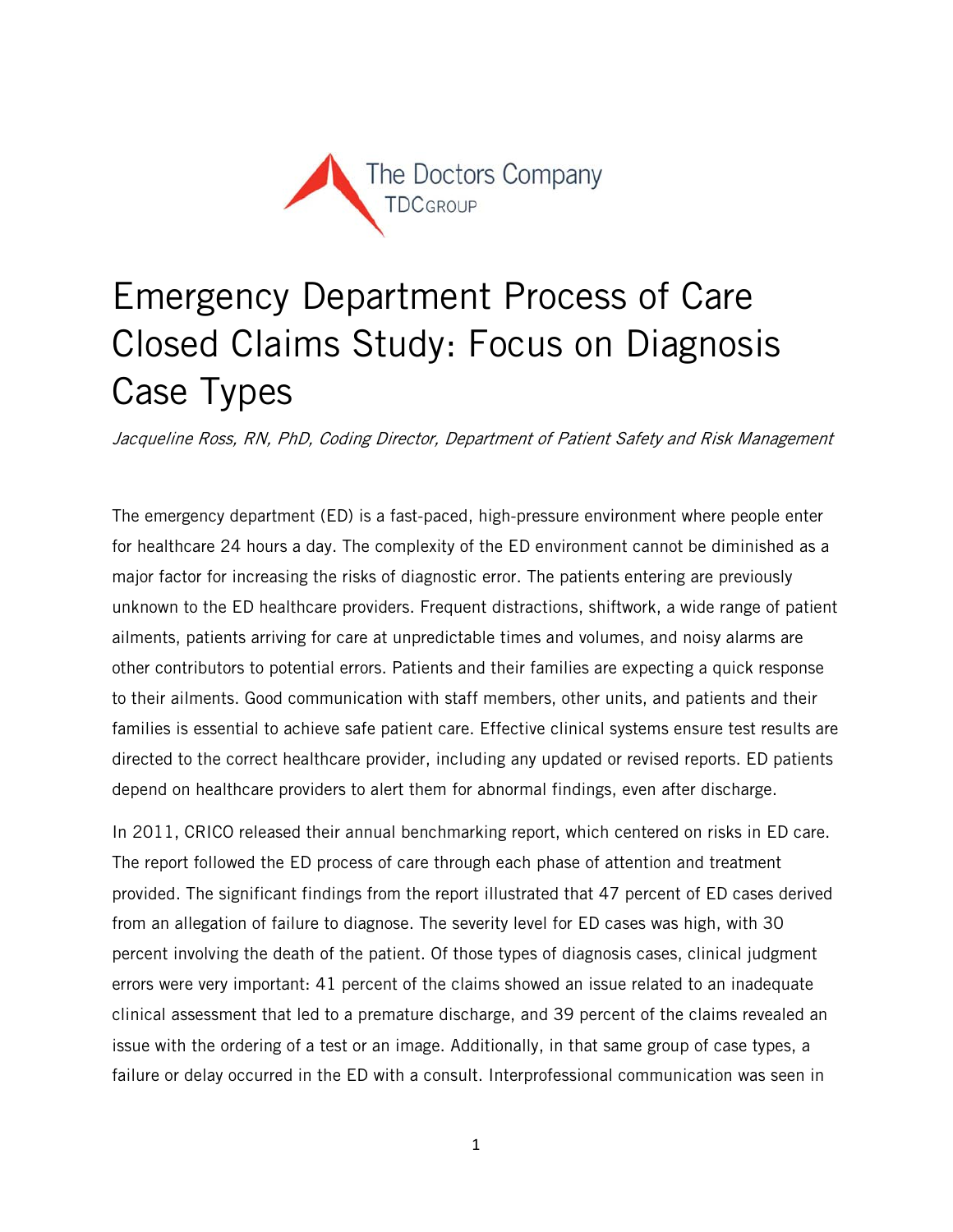one out of three claims in the ED. This report highlighted that diagnostic error in the ED is an important area to understand better.

The purpose of this study is to determine what the malpractice claims submitted to The Doctors Company that are based in allegations of diagnostic error about the ED process of care and how these findings compare to the 2011 CRICO benchmarking report.

# **Methods**

Closed claims that were completely coded dating from 2014 through the second quarter of 2019 were included in this study. Cases that had the location of ED were included. Low, medium, and high severity were selected using the National Association of Insurance Commissioners (NAIC) severity scale.

| <b>NAIC Injury Severity Scale</b> | <b>Descriptions</b>                                                             |
|-----------------------------------|---------------------------------------------------------------------------------|
| <b>Low Severity</b>               |                                                                                 |
| 1. Emotional only                 |                                                                                 |
| 2. Temporary insignificant        | Lacerations, contusions, minor scars, rash, no delay<br>in recovery             |
| <b>Medium Severity</b>            |                                                                                 |
| 3. Temporary minor                | Infections, fractures, missed fractures, recovery<br>delayed                    |
| 4. Temporary major                | Burns, surgical material left in patient, drug side<br>effect, recovery delayed |
| 5. Permanent minor                | Loss of fingers, loss or damage to organs, non-<br>disabling injuries           |
| <b>High Severity</b>              |                                                                                 |
| 6. Permanent significant          | Deafness, loss of limb, loss of eye, loss of one<br>kidney or lung              |
| 7. Permanent major                | Paraplegia, blindness, loss of two limbs, brain<br>damage                       |
| 8. Permanent grave                | Quadriplegia, severe brain damage, lifelong care or<br>fatal prognosis          |
| $\overline{9}$ . Death            |                                                                                 |

CRICO divides the ED process of care into an 11-step process that specifies 41 individual contributing factors (CF). Those CF were selected. Major injury, responsible specialty, final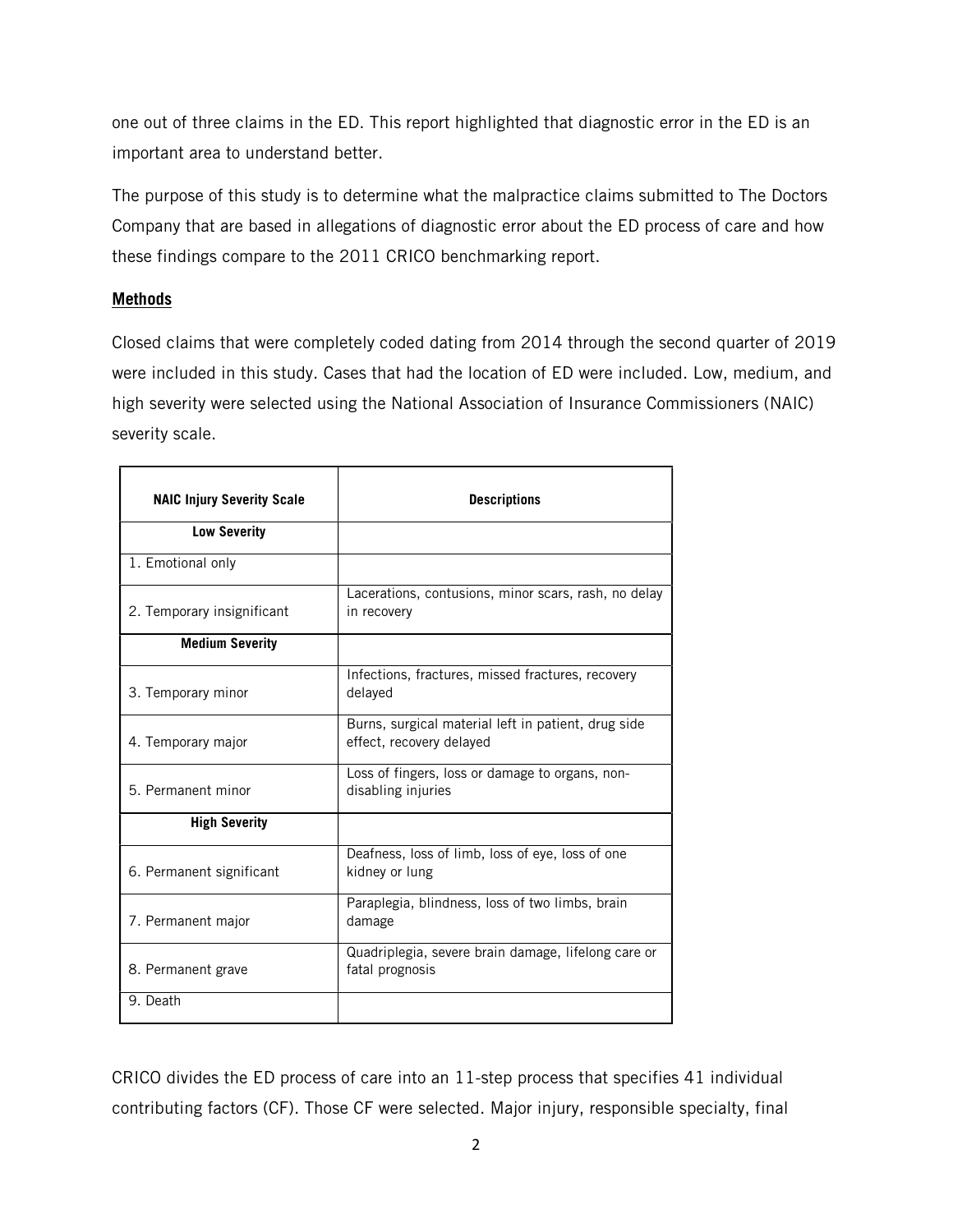diagnosis, patient age, devices, patient gender, expenses, and indemnity information were also picked.

CRICO divides the 11-step ED process of care into three phases (see graph below): (1) Triage and ongoing assessment, (2) tests and consults, and (3) preparation and discharge to home. After careful evaluation, adjustments can be made to develop interventions to improve patient care.



# **Diagnosis-Type Cases**

A diagnostic error included any breakdown along the diagnostic process leading to the failure to diagnose, a misdiagnosis, or a delay in diagnosis. For the purposes of this study, which analyzed diagnosis-type claims, both major and other allegations of diagnosis were included to ensure that all diagnosis-type claims were captured.

# **Analysis**

This was a cross-sectional analysis from The Doctors Company data in the CRICO Comprehensive Risk Intelligence Tool (CRIT). The data was extracted using the CRICO CRIT tool. Analysis was descriptive for the characteristics of claims based on years, age category, gender, severity, final diagnosis, and contributing factors. Only the ED location and diagnosis allegations, both major and minor, were included. Chi-square was used to determine potential differences between indemnity paid and no-payment claims.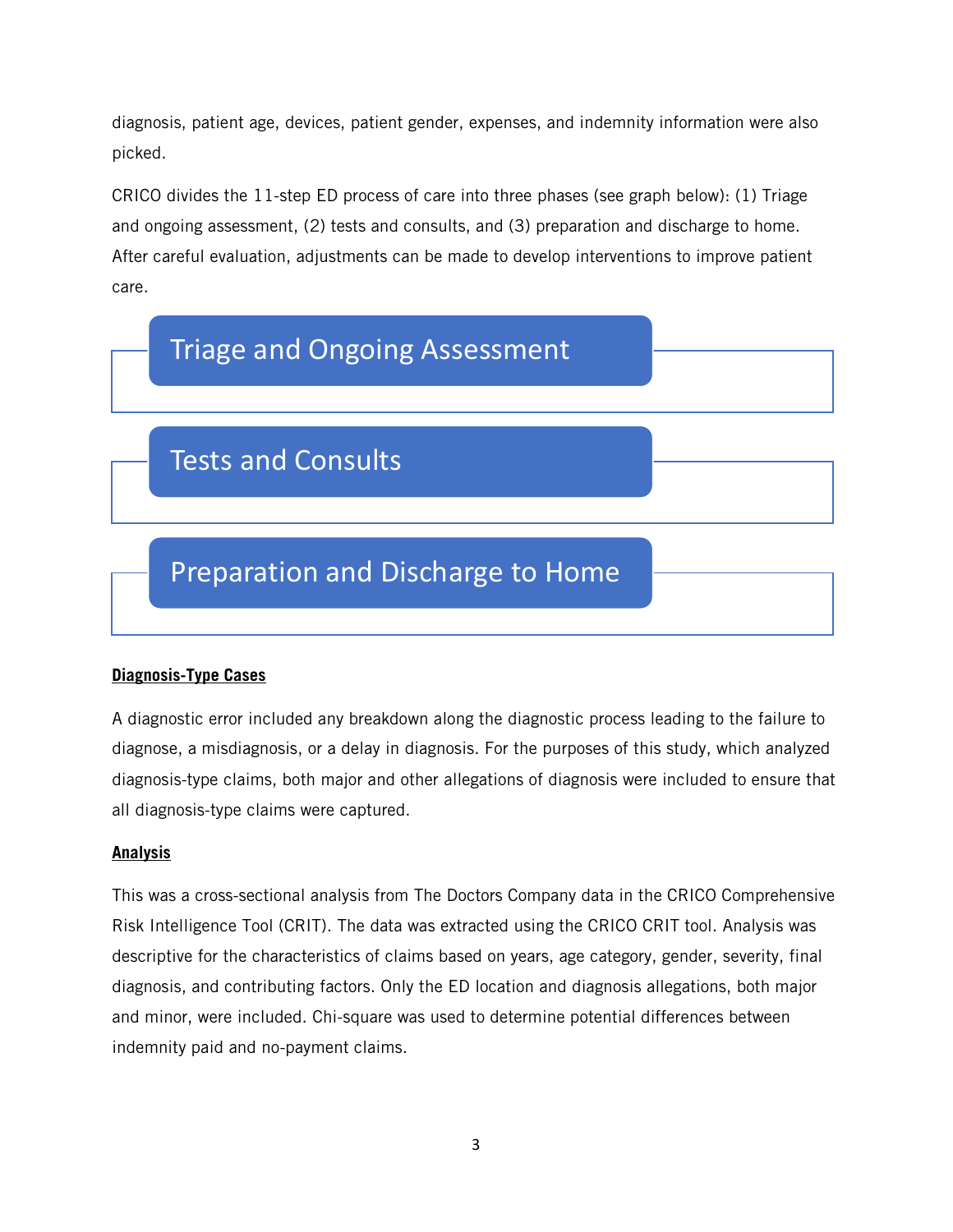#### **Results**



There was a total of 326 closed claims from 2014 to the second quarter of 2019.

The sample was 49 percent female and 51 percent male. The most common age group was adult (30–64 years old) at 59 percent (n=191), followed by seniors (over 65 years old) at 16 percent (n=53), and young adults (18–29 years old) at 13 percent (n=43).

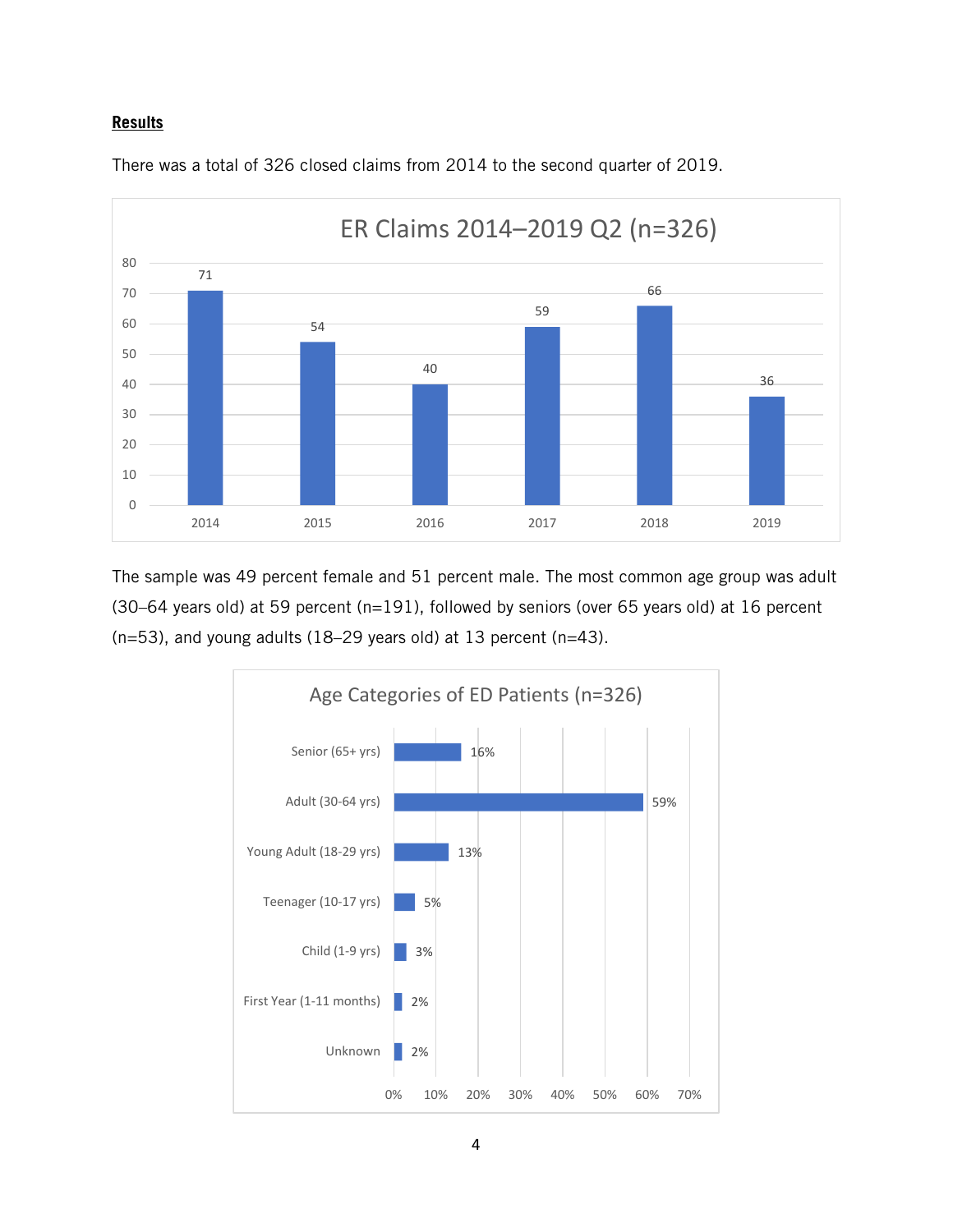The major comorbidities of the ED patients studied were hypertension, smoking, diabetes, obesity, substance abuse, and cardiovascular disease. The severity was 60 percent high, 39 percent medium, and only 1 percent low; however, 40 percent of the high-severity injuries were deaths.

# **The Setting**

The ED was the only location included in the study. Hospitals with a bed capacity of 100 to 299 beds composed the majority at 59 percent of the sample. There were 97 hospitals with more than 300 beds, 186 hospitals with 100 to 299 beds, and 32 hospitals with less than 100 beds.



# **Specialties Most Often Involved in ED Claims**

The two specialties facing the largest number of allegations of diagnostic error in the ED were radiologists and ED physicians. Other specialties were noted, but none represented above five percent of claims studied. Those specialties with paid indemnities included ED (69 percent), radiology (11 percent), neurology (4 percent), nursing (2 percent), orthopedic (2 percent), and a few others with 1 percent.

# **Final Diagnosis**

When considering the final diagnosis with the claims, this coding would reflect what the diagnosis should have been. Among the individual final diagnoses, the most common were an acute myocardial infarction of an unspecified site (5 percent), a cerebral artery occlusion with an infarction (4 percent), and generalized sepsis (3 percent). Among claims with paid indemnities,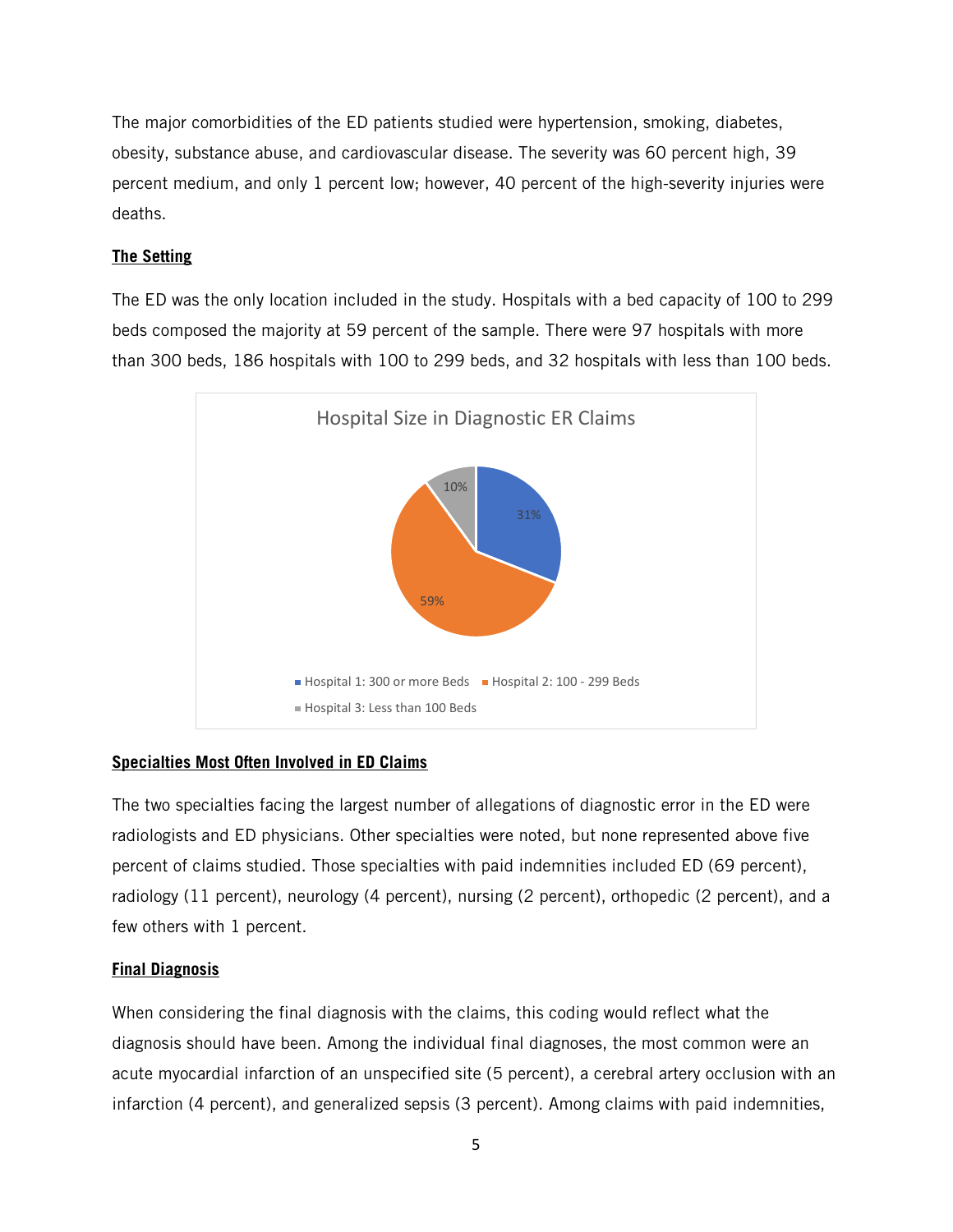the top three final diagnoses were a cerebral artery occlusion with an infarction (7 percent), intraspinal abscess (5 percent), and an acute myocardial infarction of an unspecified site (4 percent).

However, the placement of the final diagnoses into ICD-9 categories clarified the assessment of missed, delayed, or wrong diagnoses in the ED, with the top category being cerebrovascular disease. This grouping included subarachnoid hemorrhages not associated with injuries and cerebral artery occlusions, with and without infarctions. The second most common set was ischemic heart disease, which would encapsulate acute myocardial infarctions of various locations, as well as coronary syndrome and coronary atherosclerosis. The diseases of arteries, arterioles, and capillaries encompassed various aneurysms with rupture/dissection and embolism or thrombosis of upper or lower limbs. Of note, all combined orthopedic injuries totaled 7 percent, but their categories differed in the ICD-9 coding.



The top categories for final diagnosis among the settled claims differed slightly. The highest classification remained cerebrovascular disease, but at a larger percentage (18 percent). The second grouping was inflammatory diseases of the central nervous system, which included in this study both intraspinal and intracranial abscesses (8 percent). With 6 percent of the settled claims, the categories of ischemic heart disease and diseases of arteries, arterioles, and capillaries completed the leading groupings of final diagnoses for claims with paid indemnities.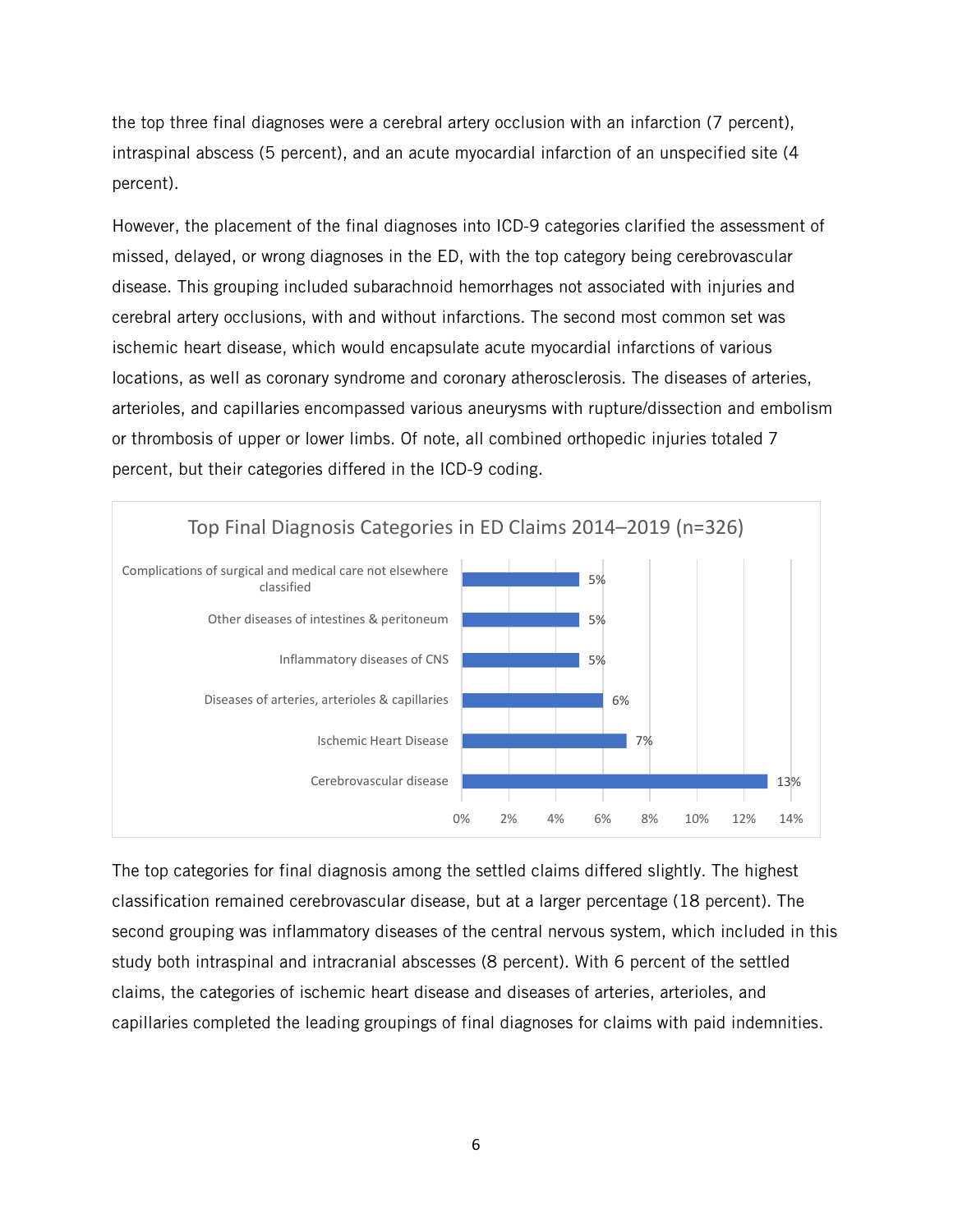# **Findings from Focus on Diagnosis in the ED Process of Care**

| <b>Step in ED Process of Care</b>                       | <b>Percent of Cases Showing</b><br><b>Breakdowns in Care*</b> |     |
|---------------------------------------------------------|---------------------------------------------------------------|-----|
| 1. Patient notes problem and seeks care                 |                                                               | 4%  |
| 2. Initial assessment: History and physical<br>exam     |                                                               | 15% |
| 3. Ongoing assessment: Monitoring of<br>clinical status |                                                               | 32% |
| 4. Ordering of diagnostic tests                         |                                                               | 53% |
| 5. Performance of diagnostic tests                      |                                                               | 3%  |
| 6. Interpretation of diagnostic tests                   |                                                               | 18% |
| 7. Transmittal of test results to (ED)<br>provider      |                                                               | 2%  |
| 8. Consult management                                   |                                                               | 33% |
| 9. Development of discharge plan                        |                                                               | 13% |
| 10. Post-discharge follow-up (included                  |                                                               |     |
| pending test results)                                   |                                                               | 5%  |
| 11. Patient adherence to plan                           |                                                               | 9%  |

\*Cases may have breakdowns at various points in process

#### **Triage and Ongoing Assessment Issues**

# Step 1: Patient notes problem and seeks care

Patients come into the ED wanting quick access and minimum waiting. In terms of patient safety, the goal is to achieve both. The 2011 CRICO benchmarking report noted 6 percent of their cases having this factor; similarly, only 4 percent of the claims in this study included this factor. Additionally, the 2017 National Hospital Ambulatory Medical Care Survey showed that only slightly over 10 percent of the individuals that presented to the ED required immediate or emergent care.

# Step 2: Initial assessment: History and physical exam

As the patient is receiving care in the ED, the patient is seen by several providers, such as a nurse, a physician, and possibly an x-ray technician or respiratory therapist. Each of these interactions offers an opportunity to take an accurate history from the patient, including any allergies. During this assessment period, the documentation of what is happening, being told, and seen is essential to assure that the entire ED team understands what is happening with the patient. This study showed an increase in breakdowns in care at step two, initial assessment, to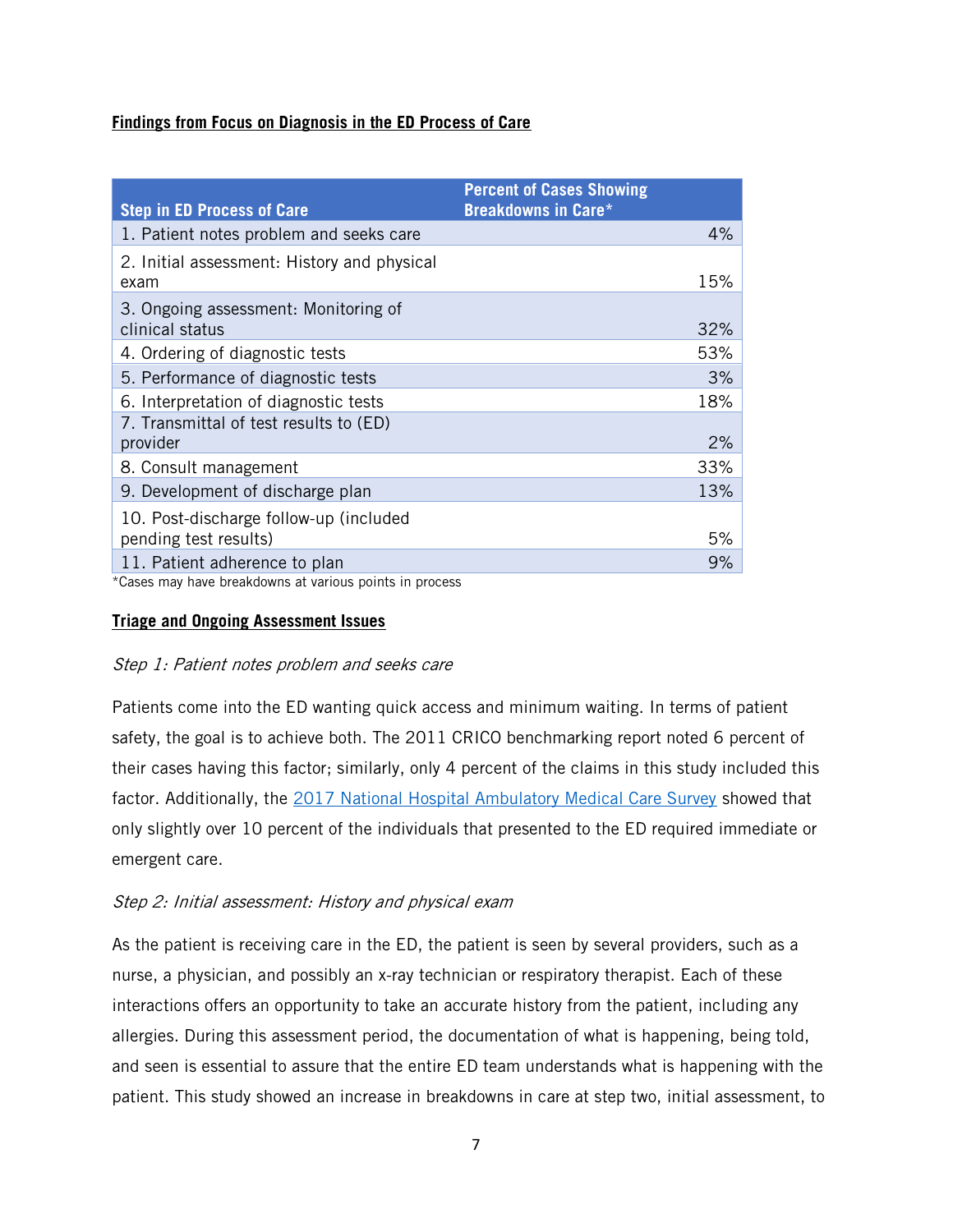15 percent from the 11 percent shown in the 2011 CRICO benchmarking report. In this study, lack of or inadequate patient assessment with history and physical was a bigger problem than documentation issues.

#### Step 3: Ongoing assessment: Monitoring of clinical status

The clinical judgment that happens in the ED is essential in the diagnosis process. The main clinical judgment issues in this study were the failure to bring together all of the signs, symptoms, and test results, as well as over-relying on negative findings with continuing complaints or symptoms from the patient. Communication between providers was another factor that was seen in one out of five claims in this study, which may reflect the complexity of the multidisciplinary work in the ED. This study's results for step three were comparable to those of the 2011 CRICO benchmarking study, with 32 percent of the claims having issues, compared to 30 percent in the benchmarking study.

#### **Tests and Consults**

#### Step 4: Ordering of diagnostic tests

In this step, providers are working on establishing a diagnosis, ordering tests, and entering orders. Cognitive errors may be possible, as a patient could be having an atypical presentation, or the provider may be relying on the patient's previous diagnosis. A differential diagnosis may be overlooked. In this study the most common issue was the delay in ordering or the failure to order a diagnostic test. The most common tests not ordered in this study were CT scans (33 percent), MRIs (16 percent), and blood tests (10 percent). Many of the MRI issues included delays in ordering after the decision was made to admit the patient, such as a delay in ordering an MRI to rule out a possible stroke. Common patient assessment issues related to the failure to establish a differential diagnosis, as well as having a narrow diagnostic focus due to an atypical presentation. In this study, 53 percent of the claims had issues related to this step, compared to 65 percent in the CRICO benchmarking study.

# Step 5: Performance of diagnostic tests

During this step, the clinical systems in the ED related to diagnostic tests are crucial. Any delays in the systems or malfunctions of equipment could impede the tests and delay the diagnosis. If the ED lacks specific supplies or if the test is mishandled, again the diagnosis is delayed, or the patient's condition can even be misdiagnosed. Alternately, the provider performing the test could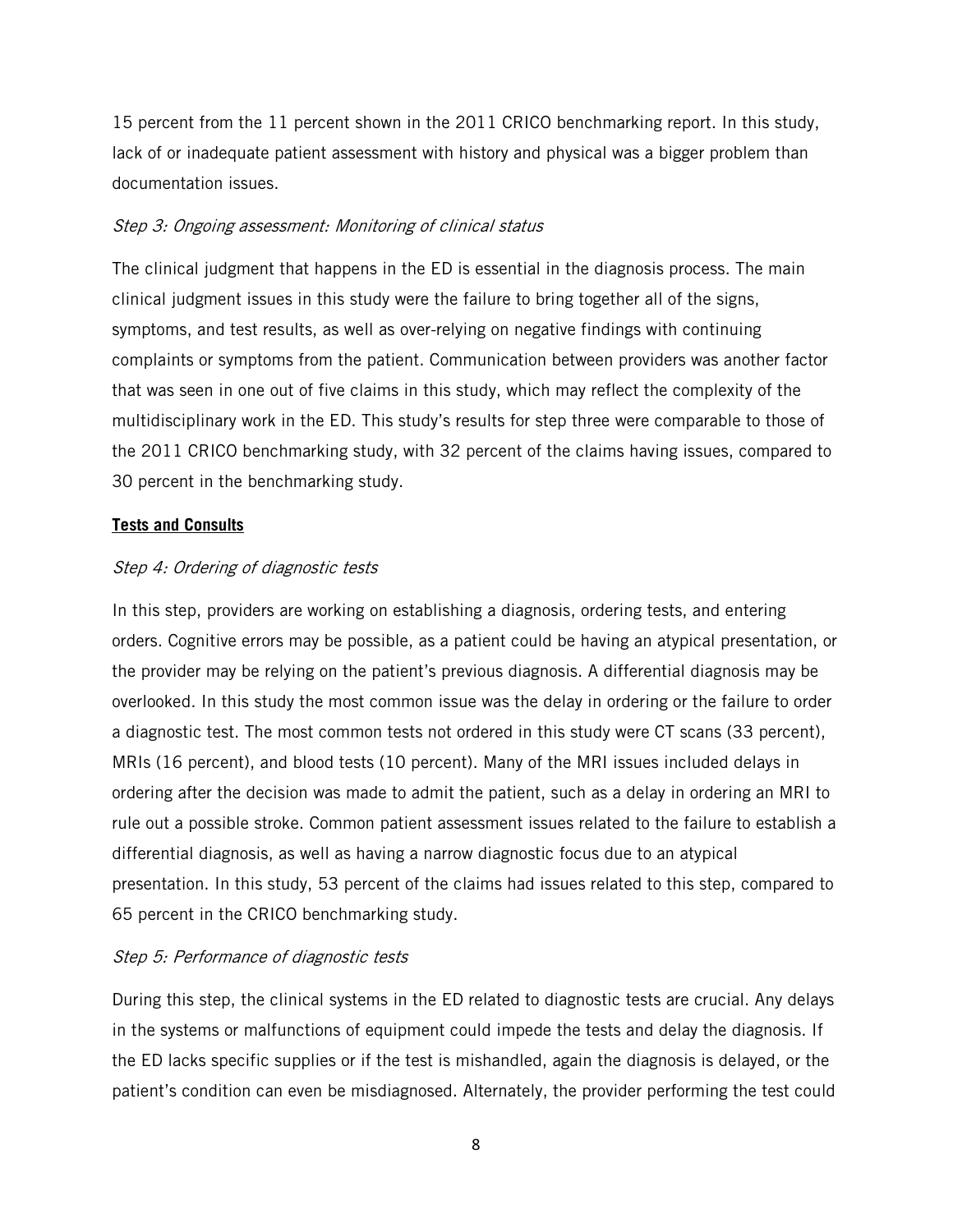complete it incorrectly. In examining systems issues, there were delays or failures in scheduling or doing procedures. The most common procedures were MRI (36 percent), CT scans (27 percent), and blood tests (18 percent). The majority of MRIs involved epidural abscesses or were intended to rule out strokes and involved multiple specialties and transfers to other units. One issue seen was failure to make the test stat. rather than routine. The patient also failed to get reports from a culture after they were discharged and over-read of a radiology report postdischarge showing a variance. This study's findings related to breakdowns in care at step five were comparable to those from the 2011 CRICO benchmarking study, with 3 percent of the claims having issues related here compared to 5 percent in the CRICO benchmarking study.

#### Step 6: Interpretation of diagnostic tests

Various diagnostic tests are ordered and interpreted in the ED, from blood tests to EKGs to x-rays to CT scans and other tests. Additionally, multiple providers can be involved, including the ED physician, the radiologist, and other consultants. Both studies had similar findings, with 18 percent of claims submitted to The Doctors Company showing issues at step six, alongside 22 percent of the CRICO claims.

#### Step 7: Transmittal of test results to (ED) provider

Once the tests are completed, then the providers depend on their clinical systems to sufficiently function, such as having an electronic health record (EHR) send an alert when a new test result is available. However, it is through the failure of these systems that diagnoses are often delayed or missed. Often one interpretation of a diagnostic test is re-evaluated, leading to an updated diagnosis while the patient is in the ED, and this change may influence the clinical course for the patient—but if this new result is delayed or not even sent due to a breakdown in the system workflow or a failure in the notification system, then breakdowns in care can result. For example, a patient was discharged with a diagnosis of sprain after the initial negative x-ray for fracture. However, after the radiologist did an over-read, a fracture was noted, but the report was not sent to the ED, which was part of the workflow process. In this study, very few claims had these issues (2 percent), while 7 percent of the claims had this issue in the CRICO 2011 benchmarking study.

#### Step 8: Consult management

Patients often require additional evaluation in the ED by specialists. However, if the ED providers delay these consults or fail to call these specialties, the outcomes can become deadly. This study

9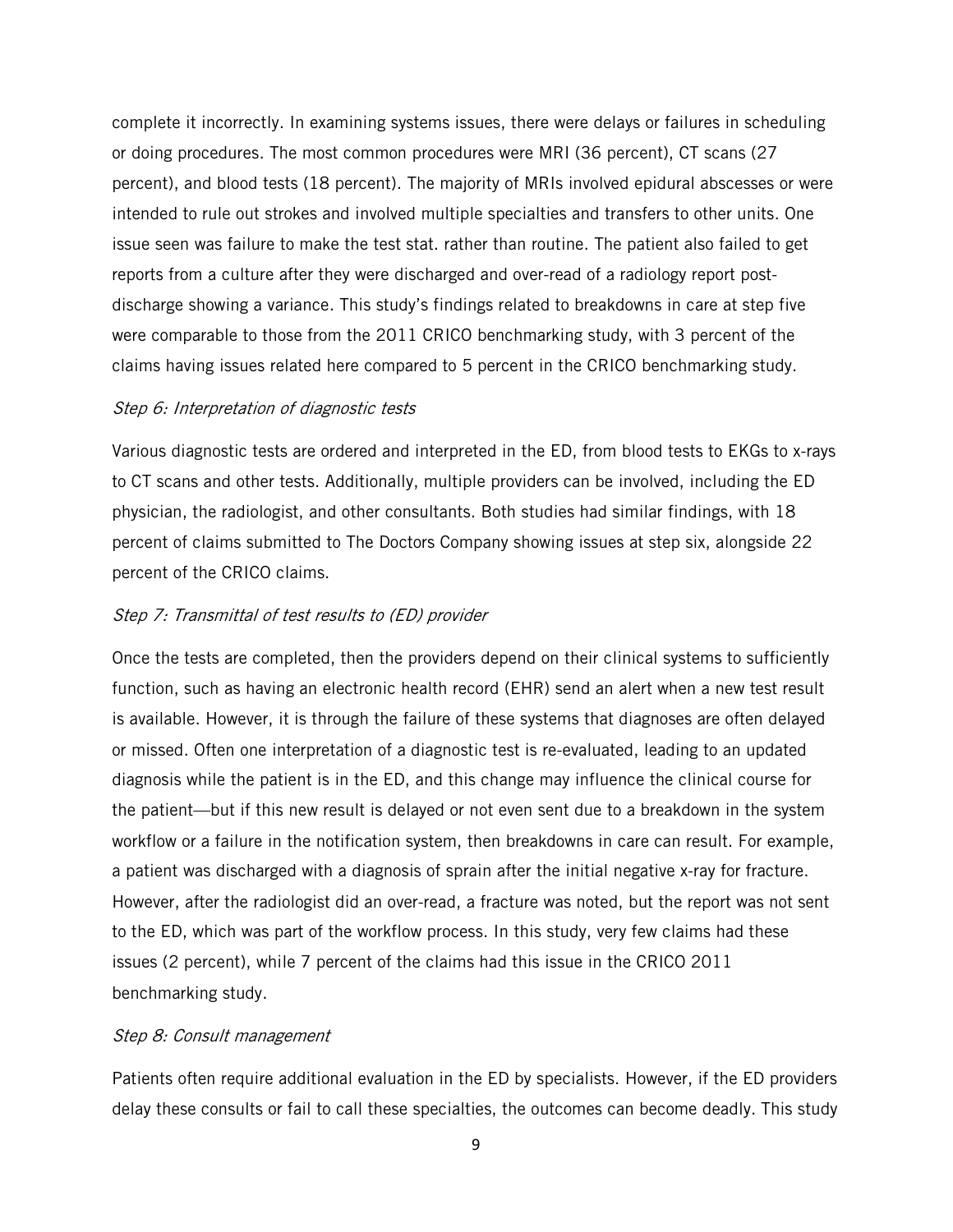showed an increase to 33 percent of the claims having an issue with either a delay or a failure with a consult in the ED compared with 26 percent in the 2011 CRICO benchmarking study. Overall, consult delays or failures occurred most often with neurology, orthopedics, and cardiology.

#### **Preparation and Discharge to Home**

# Step 9: Development of discharge plan

Healthcare providers in the ED make a clinical decision to either admit or discharge the patient. The decision is based on the clinical status of the patient after an assessment is completed. If the choice to discharge is made, then discharge planning involves the education of the patient and their family. Discharge instructions would include medication side-effects, medication reconciliation, education on new medications including side-effects, self-care at home, what provider to call for problems, symptoms to be alert for, when the patient should call for help, and whom to call. Follow-up instructions would include when to return for the next appointment and whom to make an appointment with next. In the 2011 CRICO benchmarking study, 43 percent of the claims had these factors, but only 13 percent of the claims in this study had these factors. The one factor in this case that was common was the patient assessment issue of a premature discharge.

# Step 10: Post-discharge follow-up (included pending test results)

The ED process does not always end when the patient is discharged, because often lab work or test results are still pending at the time of discharge. Facilities need to have in place processes that address laboratory and radiology studies that are reported after the patient's discharge from the ED. Patients should be aware of any tests that have not yet had results back and when they should expect to receive those results, as well as how they may access these results electronically, for example. However, the clinical system may lack appropriate safeguards to ascertain the provider is aware of any new findings. Another factor could be that the clinical system is functioning well, but the provider failed to document the test results, thus breaking the continuity of care. Five percent of the claims in this study included factors included in this step, compared with nine percent from the 2011 CRICO benchmarking study.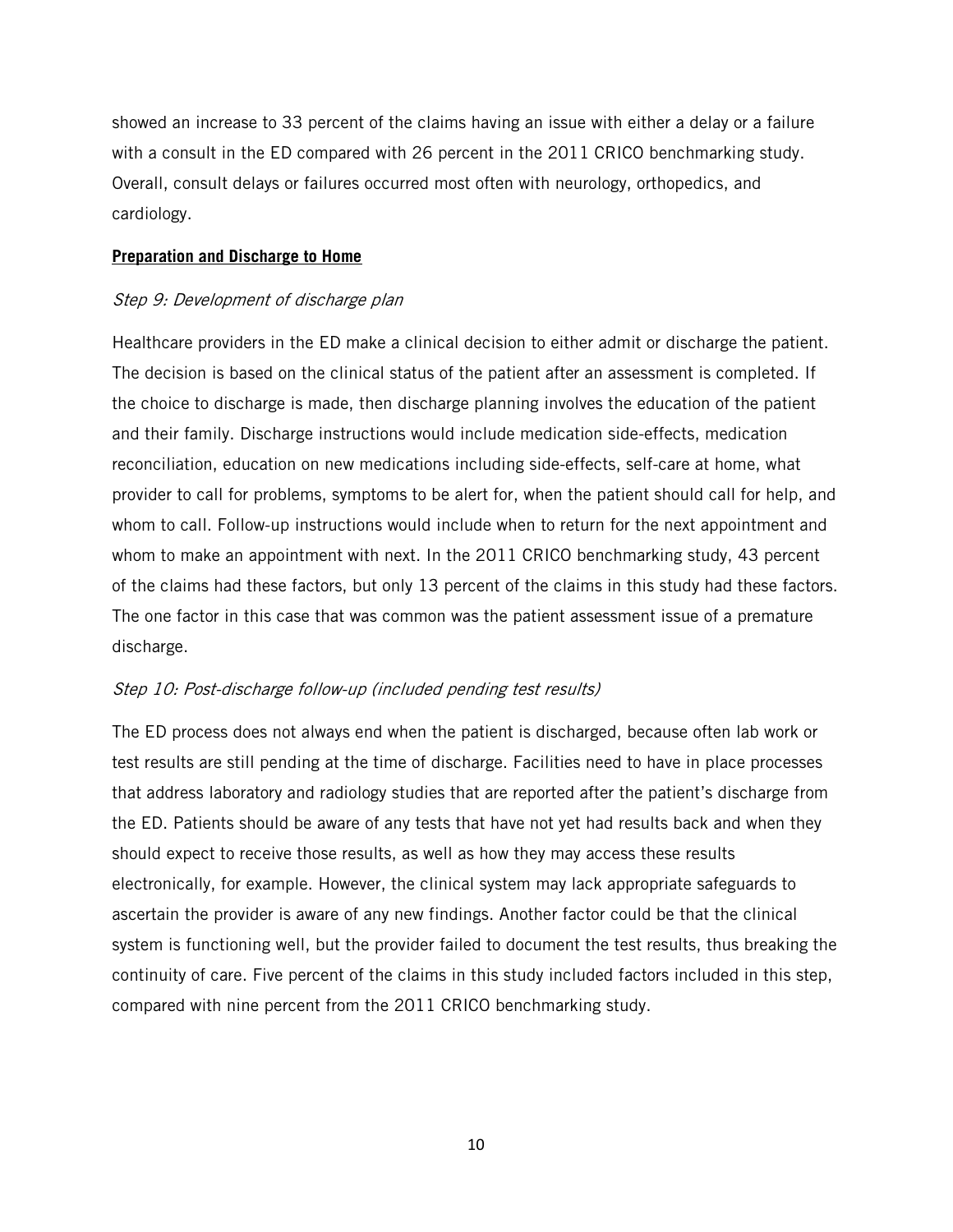# Step 11: Patient adherence to plan

Patients need to be involved in their care as well, such as by following up with their appointments and calls to their physicians after ED discharge. They also need to follow the plan of care. However, from previous research it is understood that lack of insurance, low health literacy, lack of transportation, dissatisfaction with care, and other factors can influence adherence. Nine percent of claims involved factors of nonadherence with follow-up calls and with treatment regimen, compared with 5 percent in the CRICO benchmarking study.

# **Significant Contributing Factors During Diagnosis in the ED Process of Care**

Further examination showed ten individual contributing factors that were present in over 10 percent of the claims for both claims with an indemnity payment and claims without any indemnity. The chart below illustrates the findings from the study.

Further analysis was done using chi-square to determine if there was any statistical significance between those two groups. Significant differences were found in over half of the contributing factors, indicating that those claims with an indemnity paid had significantly higher percentages of claims with the contributing factor than those with no indemnity paid.



\*Significant at .05 \*\*Significant at < .001

# **Failure or Delay in Ordering Diagnostic Test**

The contributing factor of the failure or delay in ordering a diagnostic test was the most common factor found in claims, and more common in claims with paid indemnities. CT scans were the diagnostic test most frequently not ordered or delayed among all claims, followed by MRIs. All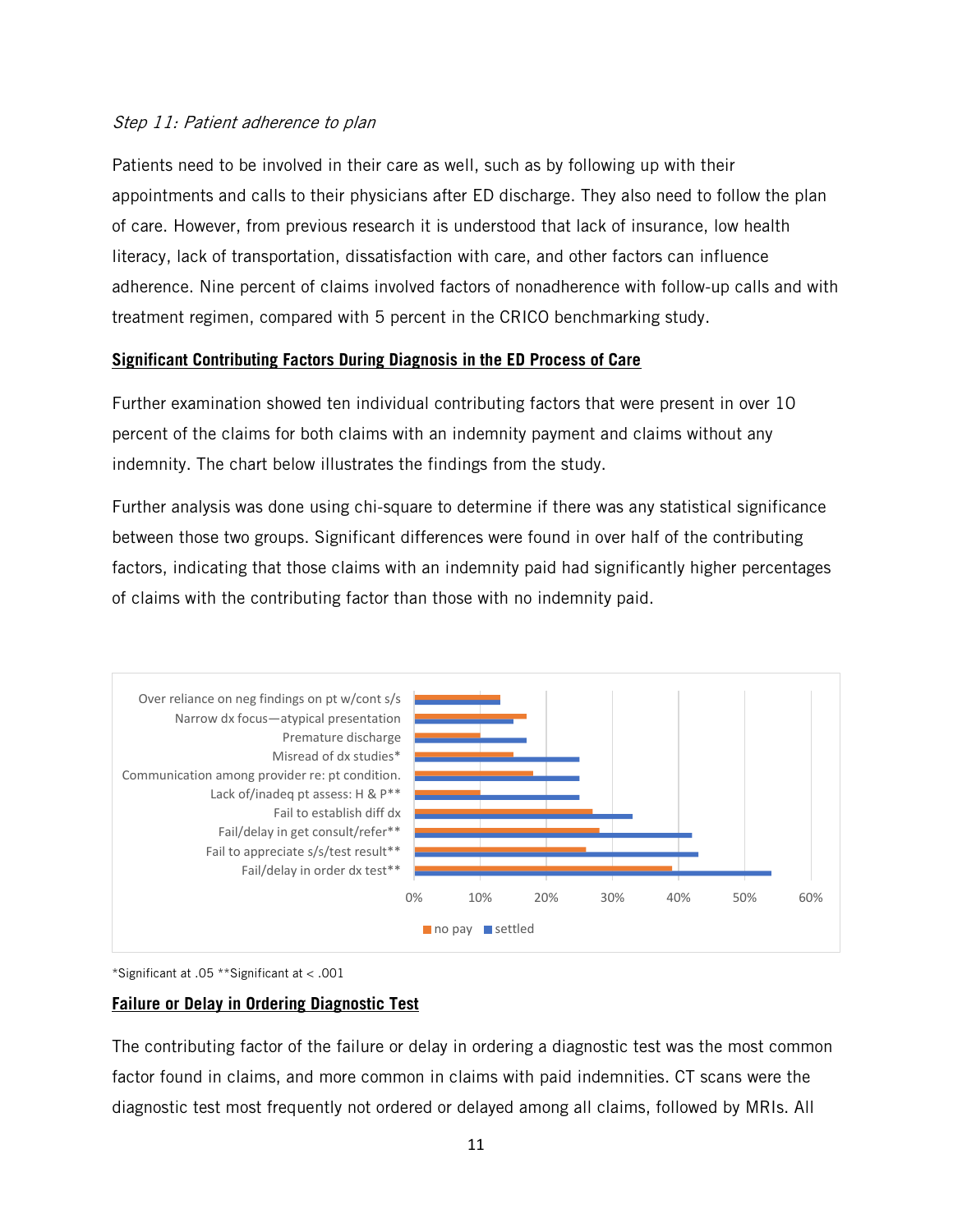procedures, with the exception of x-rays and blood tests, appeared with greater frequency in settled claims than in those with no indemnity paid. CT scans, lumbar punctures, and ultrasounds showed the largest differences between their rates of appearance in claims with indemnity vs. those with no indemnity.



#### **Case Example**

A morbidly obese male (BMI over 50) presented to the ED with a fever (patient said his temperature was 103°F at home), headache, and back stiffness. The patient had diabetes and chronic back pain from an earlier injury. The ED doctor did a lumbar puncture, but she did not order any imaging or blood cultures. The patient did have elevated serum WBC. The diagnosis made by the ED doctor was viral meningitis. The patient was instructed to follow up with his family physician.

Three days later, the patient returned to the ED with complaints of back pain with radiation to the abdomen, as well as constipation, which the ED physician attributed to the hydrocodone prescribed at the first ED visit. The patient had taken all the previously prescribed hydrocodone. During the examination, the ED physician documented no midline tenderness in spine. The blood tests showed the WBC had decreased since the previous visit, but the bands were elevated. The patient did have a fever. The patient was diagnosed with a flare-up of chronic back pain. The ED physician ordered muscle relaxants and Percocet and discharged the patient.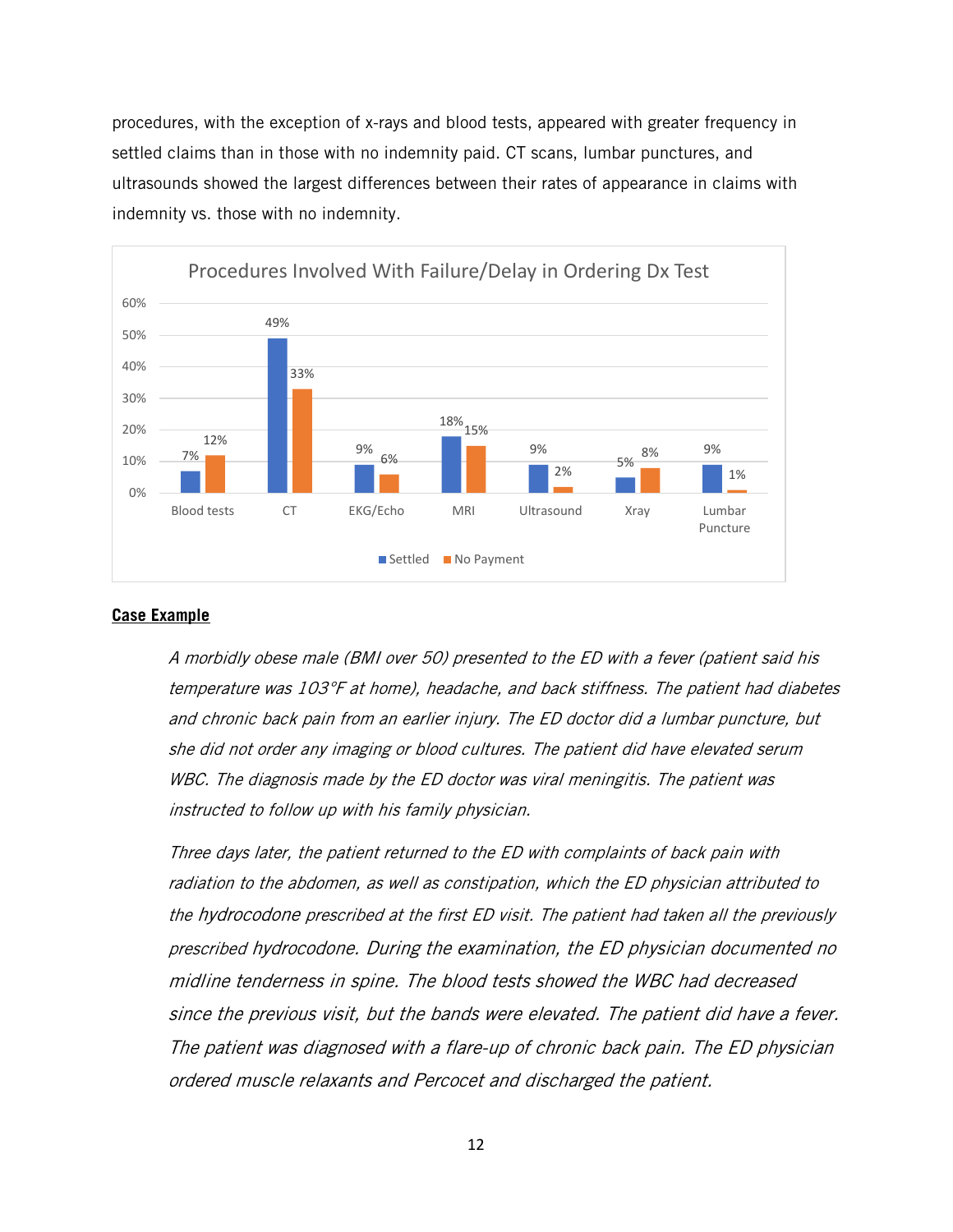Five days later, the patient returned to the ED with complaints of no feeling in his legs, inability to move his legs, and difficulty urinating. He was examined by another ED physician, who suspected cauda equina syndrome and ordered a stat MRI. The MRI was completed, although limited by the patient's habitus, which required a repeat MRI three to four hours later, which then showed an epidural abscess at T7–8 with cord compression. The patient was taken immediately into the operating room for a laminectomy and drainage of the abscess. He has incomplete paralysis of the legs and a neurogenic bladder. The patient uses a wheelchair.

The experts in this case were critical of the failure to note the symptoms of a spinal epidural abscess (SEA). As one expert noted, there are stages associated with SEA, and the stage the patient has reached at the time of diagnosis will determine the patient's prognosis. Stage 1 SEA is the spinal ache where the lesion is located, and the patient had likely reached this stage upon his first ED visit. Stage 2 SEA has back pain that includes radiation, and this patient reported this during his second presentation to the ED. Stage 3 SEA has the onset of neurological deficits, of which the patient showed evidence on his last visit. Stage 4 is paralysis.

With SEA, the patient should end up with neurological function equal to or better than just before surgery. Additionally, if the patient is at Stage 4 (paralyzed) and they have a laminectomy within 24 to 36 hours of onset, they are more likely to go to a Stage 3 (weakness).

#### **Failure to Appreciate Signs, Symptoms, and Test Results**

Another significant difference between settled claims and other claims involved courses of care showing failure to appreciate signs, symptoms, and test results during the ongoing assessment.

#### **Case Example**

An obese female in her late forties came into the ED over the weekend complaining of severe shoulder pain (10/10). She was seen by the ED physician, who noted that the shoulder was warm to hot to touch. The patient did not have a fever. Attempts to aspirate fluid from the glenohumeral joint and the subacromial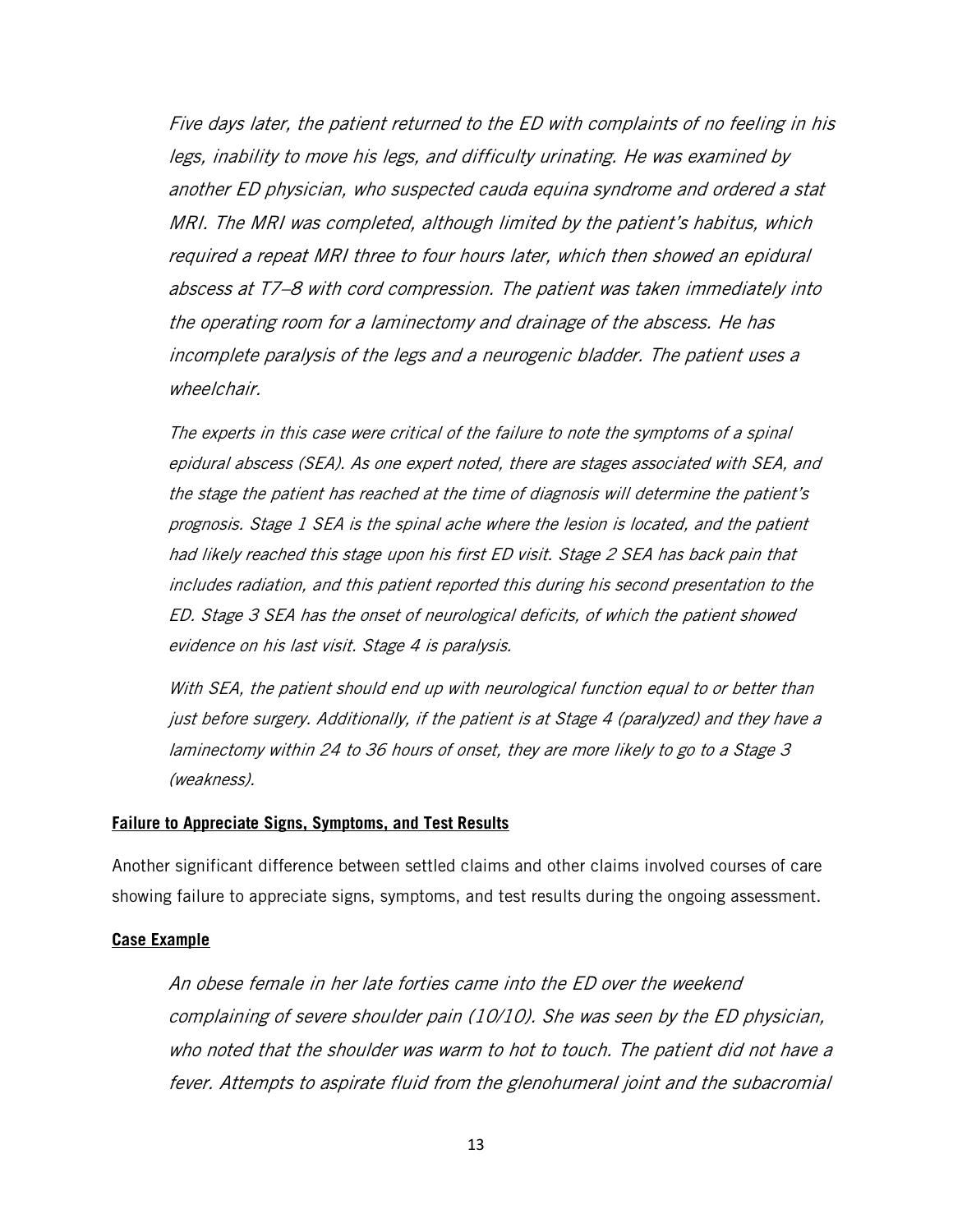bursa resulted in no return of fluid. The ED doctor did order an MRI, which was done. However, prior to the results of the scan being returned, the ED physician diagnosed the patient with a rotator cuff injury, provided her with information on the injury, and discharged her.

Later that day, the ED physician said he had spoken to the radiologist, who said the MRI on the patient was unremarkable. The ED physician did not review the MRI scan or report. The ED physician called the patient later that evening and told the patient the MRI was normal and to follow up with an orthopedic doctor in a few days.

A few hours later, the radiologist dictated her report as subcutaneous edema overlying the shoulder, suggesting cellulitis. The radiologist also noted a possible abscess at acromioclavicular joint. The following day, the patient returned with low back pain and shoulder pain that had improved some. The same ED physician documented that the shoulder was swollen, warm, and red, but it was also noted that the day before, shoulder imaging had not shown anything. No other labs or imaging were ordered. No one read the MRI result from the prior evening. The diagnosis was a back spasm, and the patient was given a prescription for Flexeril. The next morning, the patient was taken by ambulance to a different hospital. Her temperature was 104°F. She was admitted to the ICU. Her diagnosis was sepsis and shoulder infection. She had surgery and remained in the hospital for 10 days, followed by a six-week course of IV antibiotics at home through a PICC line. She has returned to her baseline health.

The expert reviewers in this claim could not support the standard of care. This patient clearly had signs of an infection on the MRI when she came into the ED. However, even given an accurate understanding of causation, it is likely the treatment would not have changed. But the failure of the ED physician to read the MRI results and communicate this did delay treatment.

14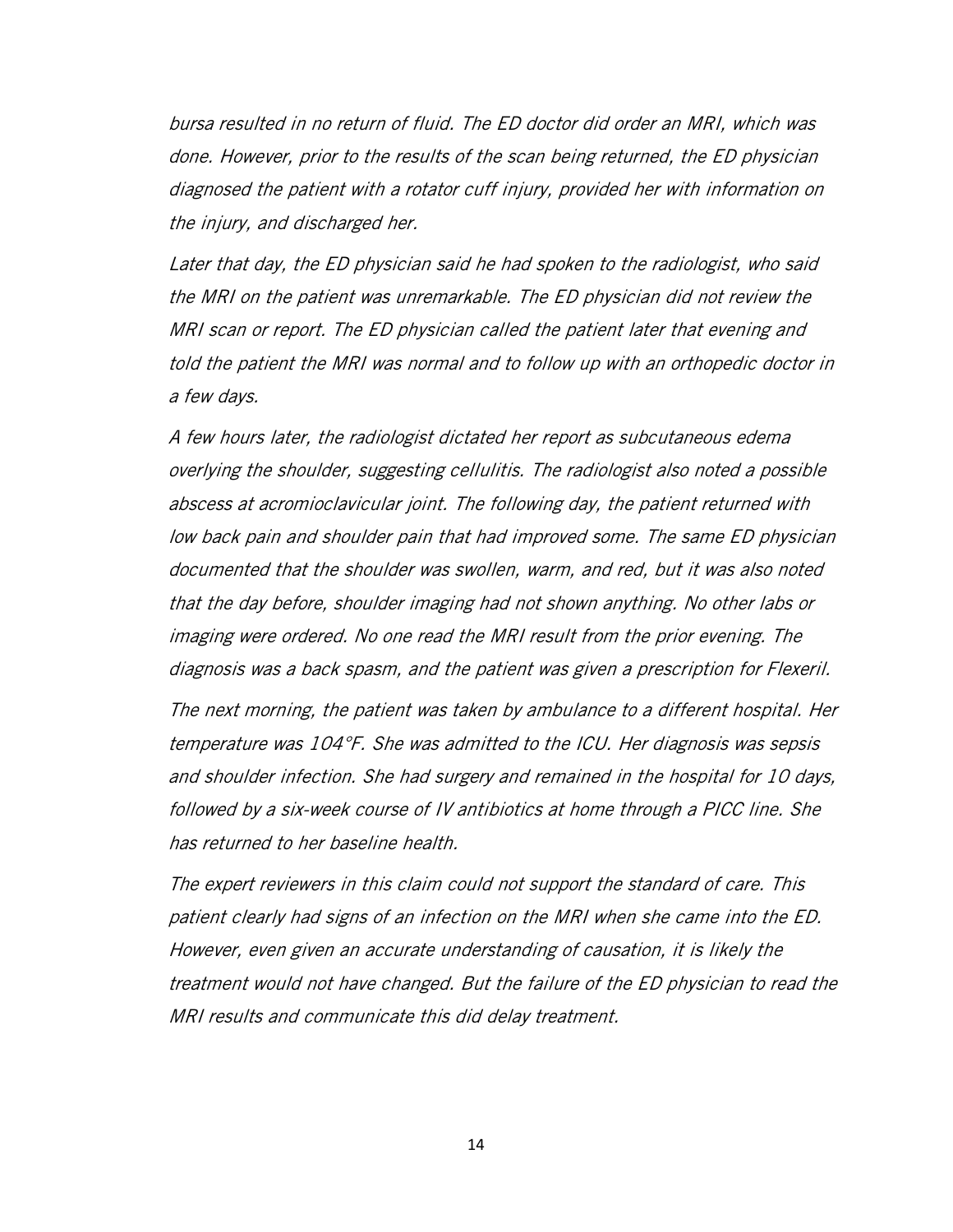#### **Misinterpretation of Diagnostic Test**

Among settled claims, the most frequently misinterpreted test was a CT (54 percent), followed by 19 percent of x-rays. X-rays were also the most commonly misinterpreted tests among those claims without payment, followed by both CTs and EKGs/echocardiograms. Misinterpretations were most often from radiologists and ED physicians.



# **Case Example**

An eighteen-year-old, short in stature (5'2", 100 lbs.), came into the ED with worsening neck pain and body weakness. The patient said she had been having neck and upper back pain for months. While in the ED, the patient lost the ability to move her extremities and had no response to pain. She was anxious. The differential diagnosis was Guillain-Barre Syndrome (GBS) vs. meningitis vs. Cspine injury (skateboarder, no recent injury) vs. psychiatric illness. Antibiotics, a chest x-ray, lumbar puncture (LP), CT of C-spine/head, and toxicology screen were done. The patient was afebrile, with blood pressure of 145/79. The CT and CXR were read as negative. The patient had no feeling from the chest down, but the patient was not having any respiratory distress. Toxicology was negative. Four hours into ED admission, the patient had no patella reflexes, no clonus/rigidity, and no feeling below the neck. A urinary catheter was placed.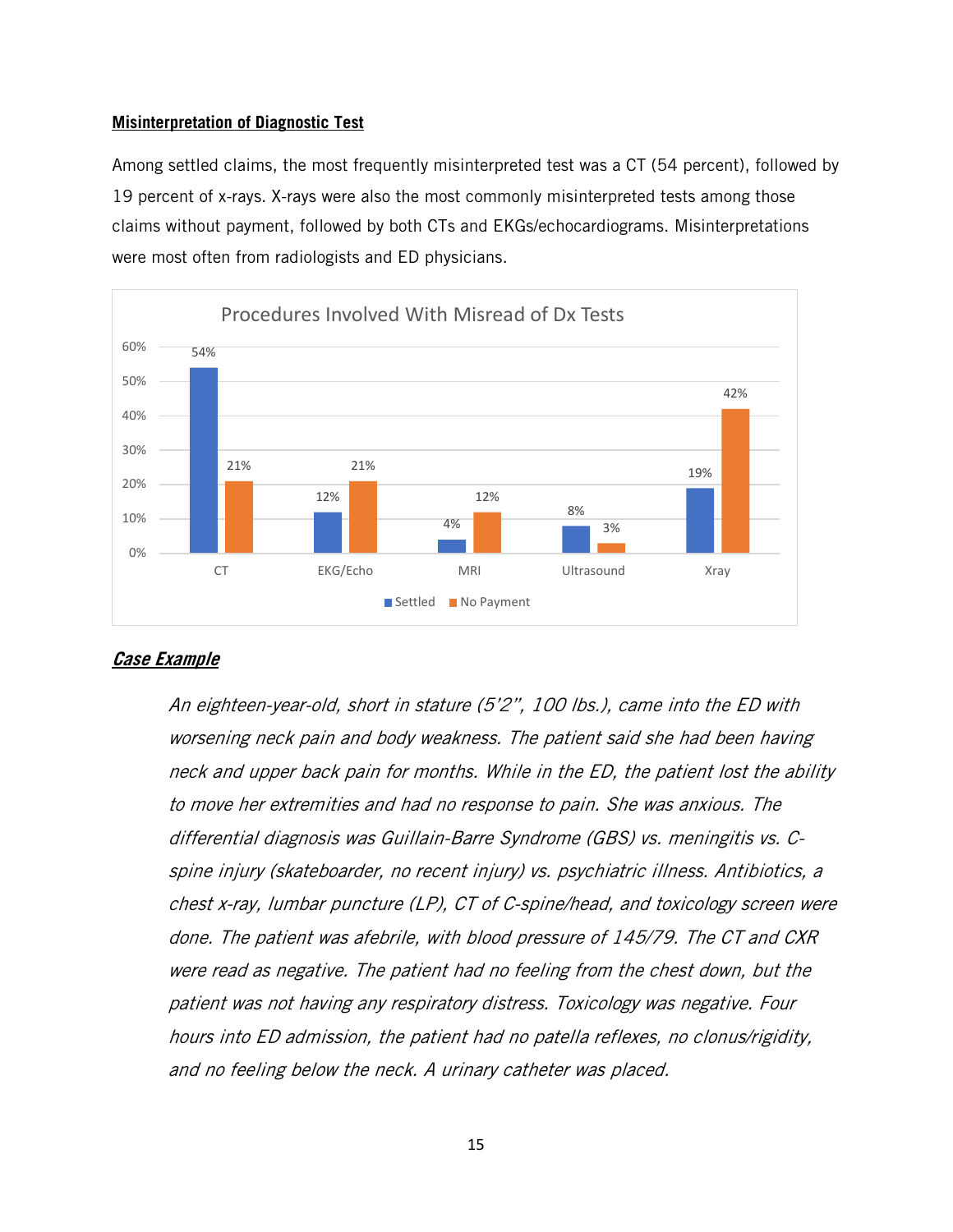Five hours into admission, the neurologist called and provided an update with treatment plan for LP, nonemergent MRI, and CT of T-spine and L-spine. The plan was discussed with the patient and her mother (with help from an interpreter). The patient was sent to the ICU for closer monitoring. The CT and LP came back negative. The MRI was done nine hours after admission to the ED and showed a C3–5 epidural mass vs. infection and questionable bleeding.

A neurosurgeon consult was done. The patient was quickly taken to the OR for a cervical laminectomy and hematoma evacuation. Postoperatively, the patient showed minimal change. The patient remains quadriplegic and is ventilatordependent at night.

The CT was misread initially, and although other physicians relied on the radiologist's review of the CT, the patient continued to worsen. An MRI needed to be ordered, because there is a three-hour window of time to decompress before permanent damage.

# **Delay or Failure in Obtaining a Consult or Referral**

The delays or failures in consults occurred most often with:

- Neurology: Involving the diagnosis of acute ischemic strokes and the use (failure to start) of tPA.
- Neurology: In the diagnosis or further management of hemorrhagic strokes.
- Cardiology: Entailing the diagnosing of myocardial infarctions.
- Ophthalmology: Encompassing the failure or delay in the diagnosis of papilledema, increased ocular pressure, or the need for a closer eye exam, resulting in blindness.
- Infectious Disease: For delay in diagnosis of sepsis.
- General Surgery: For delay in diagnosis of ischemic bowel.

# **Case Example**

At home around 11 PM, a female patient in her mid-fifties woke up with difficulty breathing, then fell as she attempted to stand. The EMS personnel noted that the patient had slurred speech, left-sided facial droop, and left arm drift, and they had alerted the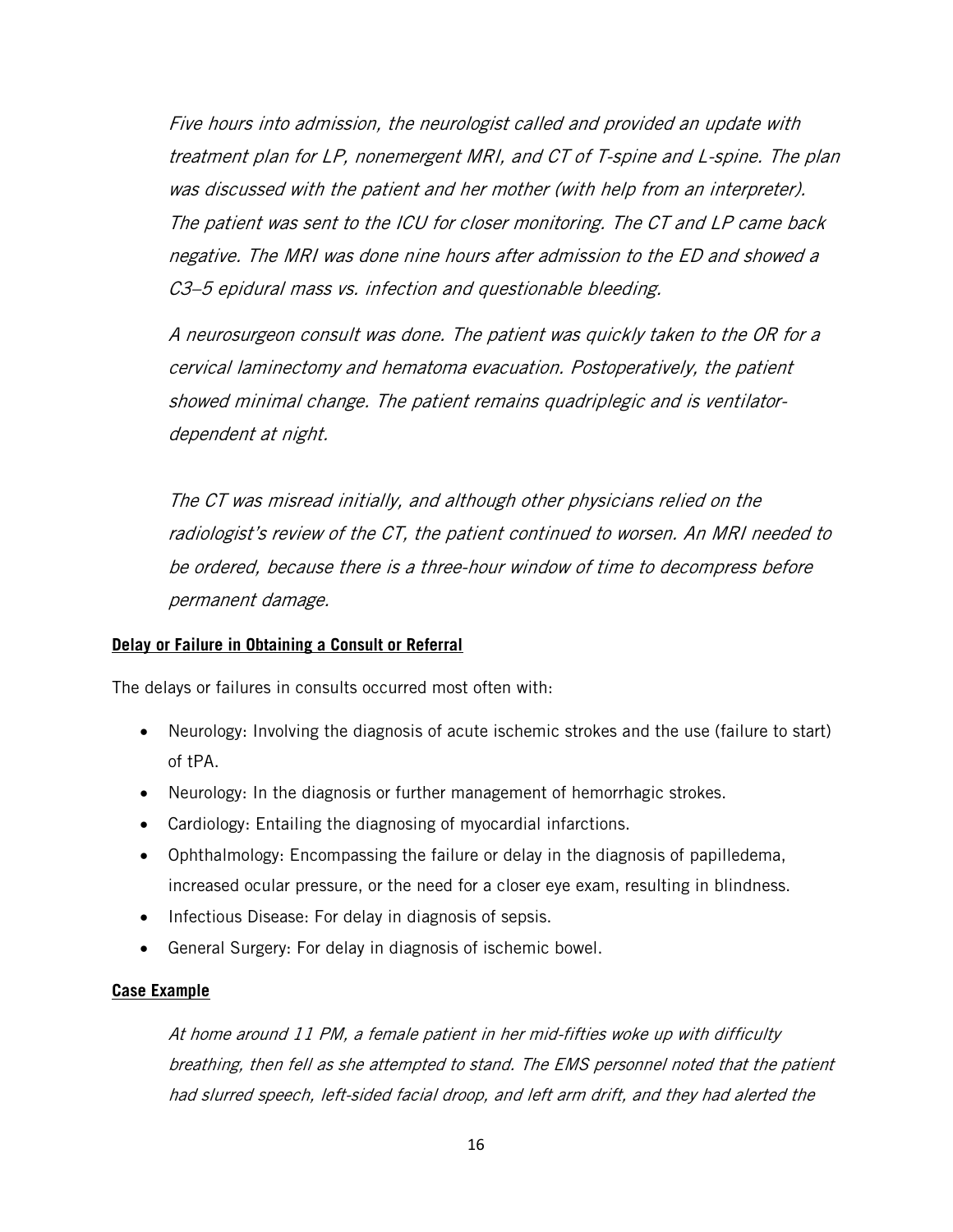ED to a stroke alert. In the ED, she was seen by a PA. The patient had slurred speech and had an NIH score of four (minor stroke). Her symptoms were fluctuating. A CT of the patient's head was read as no acute bleed. There was an improvement in speech, and her face droop and arm drift were described as mild. The ED physician did not consult any neurologist, thinking the diagnosis was a TIA and that the patient was outside the threehour window for tPA.

The patient was admitted to the hospital at 2:30 AM with a differential diagnosis of TIA vs. CVA. Thirty minutes later, the nurse noted that the patient's neurological signs had worsened, and her NIH score was 11 (moderate stroke). The patient was seen by a hospitalist, who ordered a neurology consult, MRI, and MRA. The patient was seen by a neurologist about six hours later. The neurologist noted the patient had left side weakness, decreased sensory perception, and facial drooping. The MRI was ordered stat. and an aspirin was also given. The MRI showed a moderate, large acute infarct in the right middle cerebral artery (MCA). The MRA indicated that there was no blood flow in the right internal carotid (ICA), and the MCA was consistent with possible dissection. The patient was evaluated by a neurosurgeon, but the patient was not a surgical candidate at that time. She had slurred speech, total left hemiplegia, and high blood pressure. She was transferred to ICU for monitoring and blood pressure management. Later in the day, a CT angiogram showed a bilateral ICA dissection. The decision was made to transfer the patient to a higher level of care. On transfer, the patient's NIH score was 19 (moderate to severe stroke). At the new facility, it was determined that medical management was the best option. The patient was discharged to a stroke rehabilitation facility for six months. She has a paralyzed left arm, walks with a left leg brace and cane, and had a memory deficit.

There were plaintiff and defense experts that were not supportive in this claim. There were several factors involved in this claim, but the ED physician failed to consult a neurologist early. The ED physician did not realize that the fluctuating neurological symptoms were actually an evolving stroke, and that tPA could have been started. Additionally, the radiologist failed to detect an abnormal dense right

17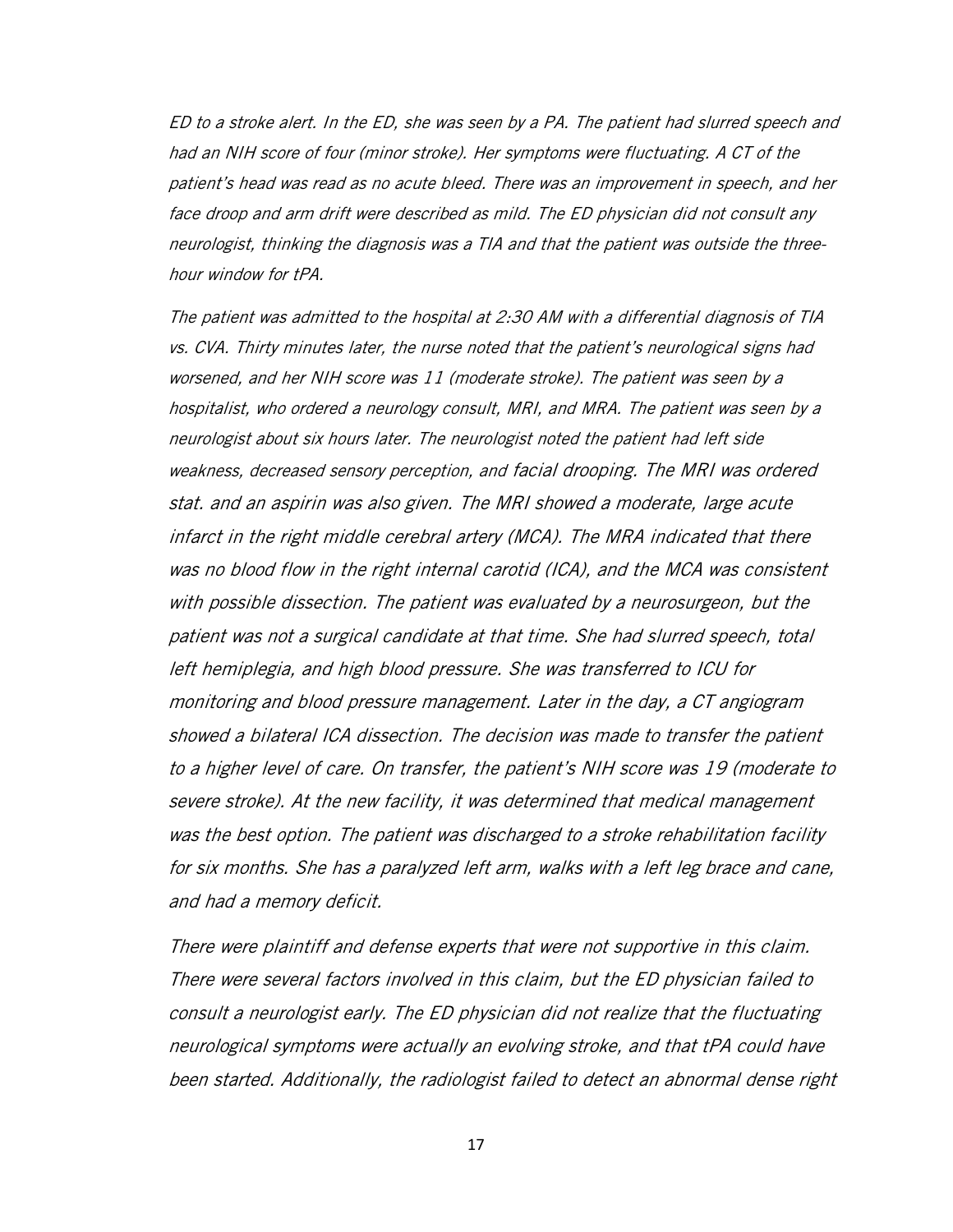MCA sign on the initial CT. This abnormality may have been detected by the consulting neurologist. A few defense experts were supportive of the ED physician on causation. They concluded that the outcome would have been the same, since the patient required an emergent clot removal, which could not have been accomplished at the first hospital. A transfer would have been required, and by that time the damage would have been done.

#### **Lack of or Inadequate Patient Assessment: History and Physical**

The importance of having a succinct history and physical from the patient and weaving that knowledge into the diagnosis and care plan for the patient showed significance in this study. Failing to have the complete history, or even not accounting for it, can prove deadly for patients.

#### **Case Example**

A male in his mid-sixties came into the ED after a motorcycle accident in which the patient was thrown from the motorcycle. The patient was wearing a helmet. He had no loss of consciousness but some mild abrasions on his hand, elbow, knee, nose, and chin. The patient had a history of stroke with some residual leg weakness. He had also had an aortic valve replacement. The patient was on Coumadin, and the ED doctor documented this in the record. The ED doctor did suture a minor laceration on the patient's hand. X-rays were negative for any fractures. The patient was alert, oriented, and had no neurological deficits. The patient was discharged with instructions to see his family doctor in a week to remove the stitches. He was found dead the next day by his family. An autopsy found that he had experienced a subdural hematoma.

The expert reviewers in this claim were critical of the ED physician. Given the patient's history of being on Coumadin and having recent head trauma, a CT of the patient's head should have been done prior to any discharge from the ED. Additionally, there were no head injury instructions given as part of the discharge instructions. Both of these failures contributed to the death of this patient.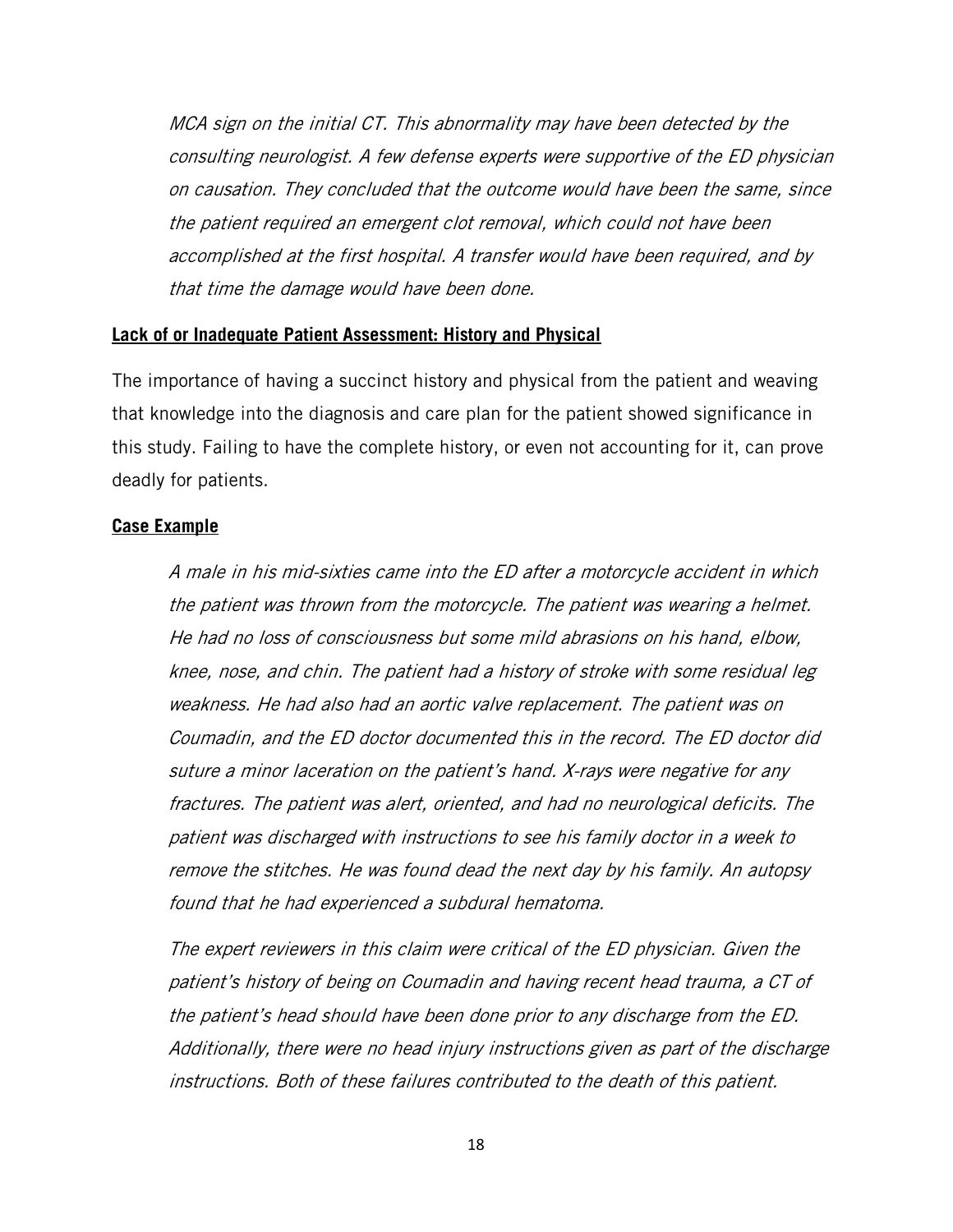#### **Takeaways**

- The misinterpretation of diagnostic tests, especially those involving imaging (CT) scans and x-rays), was significantly more prevalent in claims that were settled than in claims that resulted in no payment. In these cases, especially with CT scans, cognitive errors may be an influence that can be mitigated by investigating computer aides for diagnostic assistance. Consider decision support systems to help overcome cognitive bias. Some of the current technology is relatively rudimentary, but it will evolve.
- Although not occurring at significantly different rates of frequency between settled claims and those not settled, close to 13 percent of the claims studied did have the factor of premature discharge. A recent study found that 20 percent of Medicare patients died within seven days of ED discharge with the diagnoses of malaise/fatigue, altered mental status, and/or dyspnea. This study included 8 percent of similar diagnoses resulting in medium-high severity outcomes. ED physicians should consider the ramifications of these diagnoses in patients among the older population when considering possible discharge.
- Findings from other studies have found similar final diagnoses that were missed or delayed, including fractures, as found in this study.
- $\bullet$  Although not found to be a factor in this study, the importance of good communication with handoffs is essential. The Joint Commission has made this a National Patient Safety Goal. The Emergency Medicine Patient Safety Foundation recommends a standardized method. The five key steps for ED handoff are to:
	- o Record on a sign-out form the patient and essential data, updates, and pending items.
	- $\circ$  Review the sign-out form and computer data at computer with minimal distractions. This is done to assure shared understanding.
	- $\circ$  *Round* at the bedside together to meet the patient and get "eyes on the patient"
	- $\circ$  Relay to the team the sign-out. This step allows for nurse input, increasing team understanding.
	- $\circ$  Receive feedback on clinical outcome with the sign-out tool. Additionally, this form can be used in QA.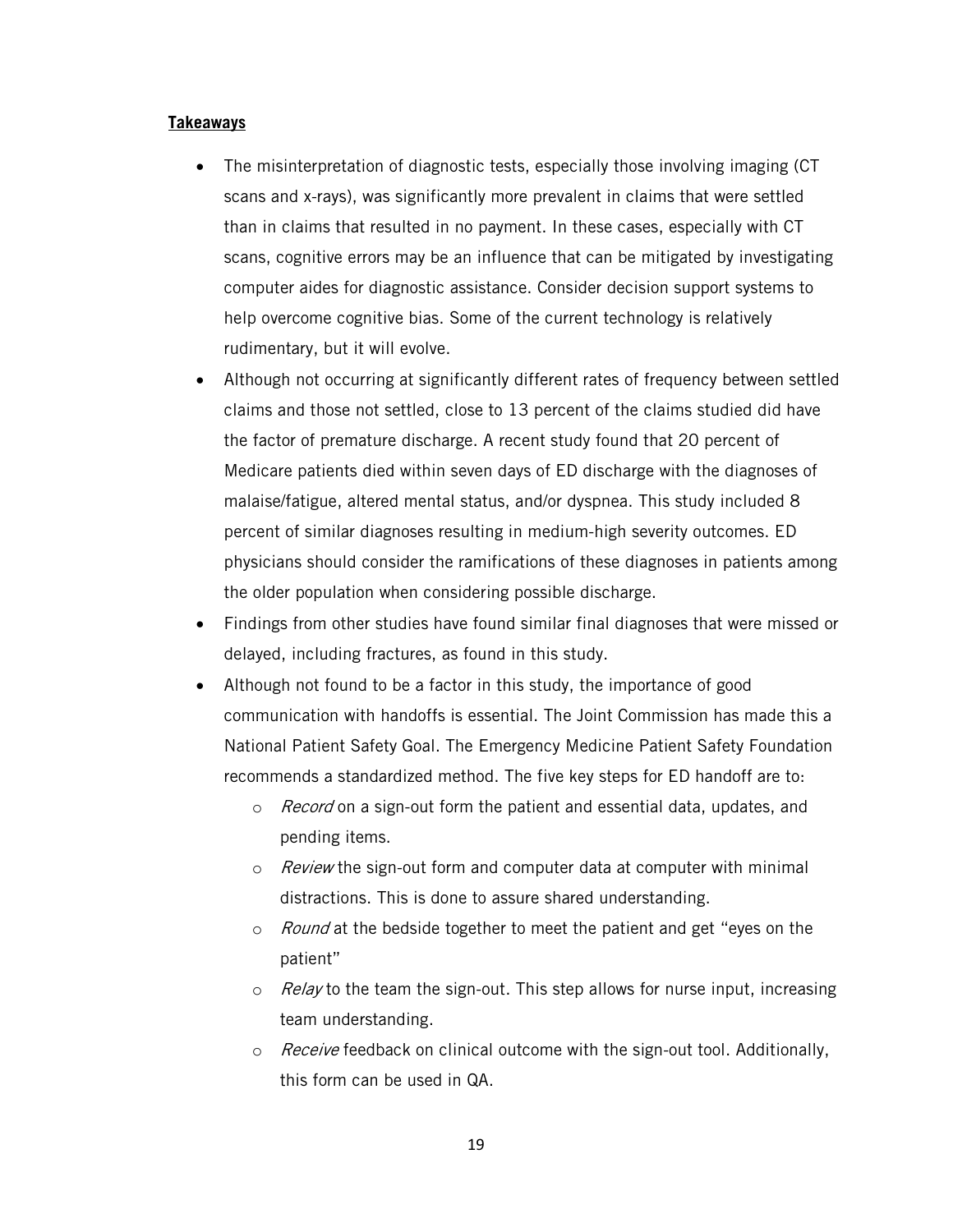# **Limitations**

This study is not representative of all ED physicians and their practices. This study relied on closed medical malpractice claims from one large national malpractice carrier and also does not account for other malpractice claims in the United States. Only claims that were a diagnostic type of case were included. Studies of other types of claims, such as those alleging delay in treatment, improper performance of medical procedure, or medicine errors, may have different findings. Additionally, all injured patients do not seek legal action, and those patients' experiences are not captured in this study.

# **Conclusion**

Findings from this study may enable providers and administrators to develop interventions to decrease the risks of error.

ACKNOWLEDGEMENT: The Doctors Company would like to extend a sincere thank you to Dr. Amish Aghera for his review of this study. His expertise and insight into ED practice enhanced the findings of this study. Dr. Aghera is experienced in Emergency Medicine and practices at Maimonides Hospital in Brooklyn, NY. He also serves as the Assistant Director of their Emergency Medicine Residency Program.

A sincere thank you for the review and input of Robin L. Wessels, MBA, BSN, RN, CPHRM, Vice President, Department of Patient Safety and Risk Management, The Doctors Company.

# **References**

CRICO Strategies. 2011 Annual Benchmarking Report: Malpractice Risks in Emergency Medicine. 1-24.

Emergency Medicine Patient Safety Foundation. Safer sign out for emergency physicians. Available online: https://www.acep.org/globalassets/uploads/uploadedfiles/acep/membership/sections-of-membership/qips/toolbox/safer-sign-out-presentation.pdf

Hussain, F., Cooper, A., et al. (2019). Diagnostic error in the emergency department: Learning from national patient safety incident report analysis. *BMC Emergency Medicine*. Available online: https://bmcemergmed.biomedcentral.com/articles/10.1186/s12873-019-0289-3.